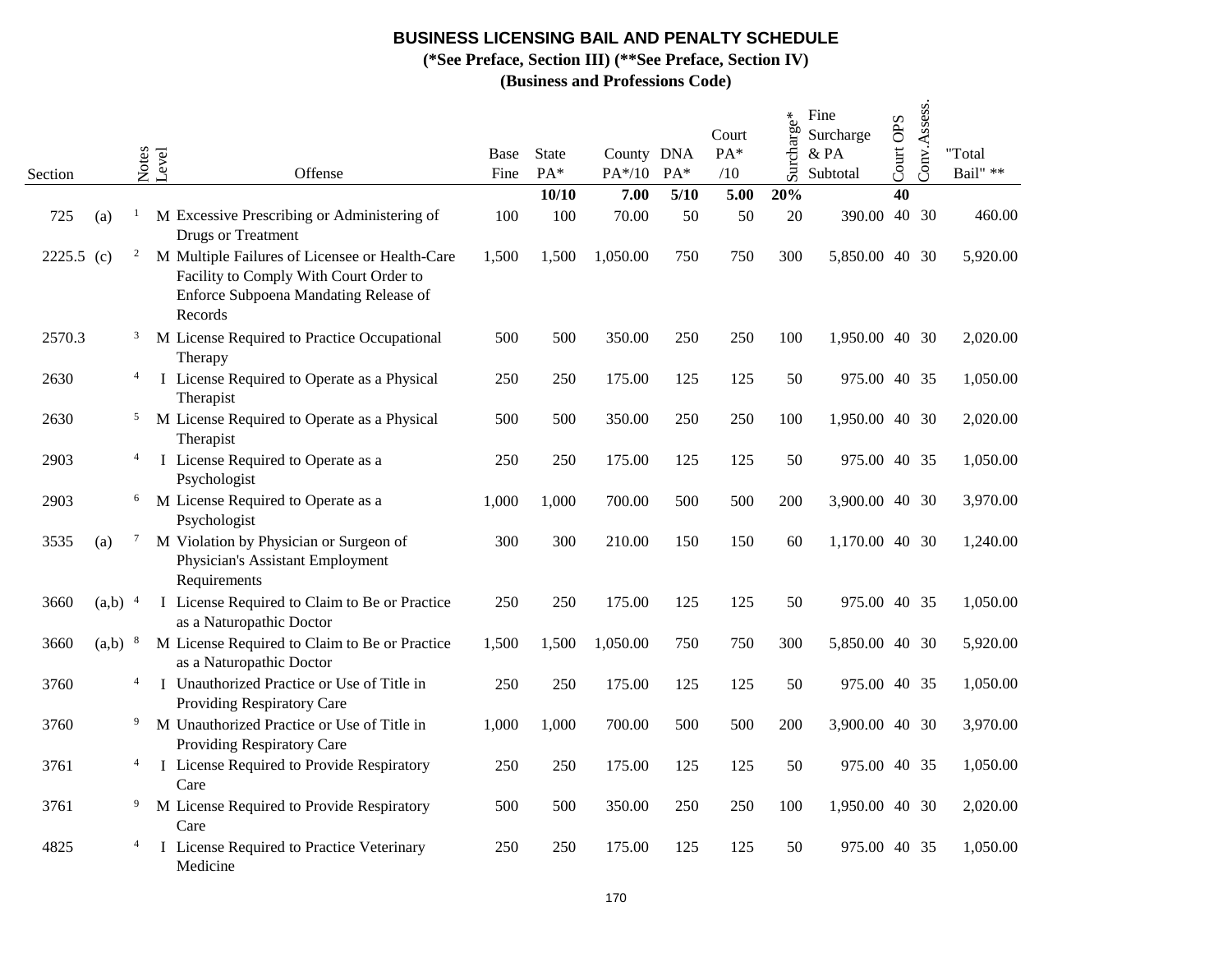**(\*See Preface, Section III) (\*\*See Preface, Section IV)**

| Section |           | Notes          | Level | Offense                                                                                                   | Base<br>Fine | <b>State</b><br>PA* | County DNA<br>$PA*/10$ | PA*   | Court<br>PA*<br>/10 | Surcharge* | Fine<br>Surcharge<br>& PA<br>Subtotal | Court OPS | Conv.Assess. | "Total<br>Bail" $\ast\ast$ |
|---------|-----------|----------------|-------|-----------------------------------------------------------------------------------------------------------|--------------|---------------------|------------------------|-------|---------------------|------------|---------------------------------------|-----------|--------------|----------------------------|
|         |           |                |       |                                                                                                           |              | 10/10               | 7.00                   | 5/10  | 5.00                | 20%        |                                       | 40        |              |                            |
| 4825    |           |                |       | <sup>10</sup> M License Required to Practice Veterinary<br>Medicine                                       | 500          | 500                 | 350.00                 | 250   | 250                 | 100        | 1,950.00 40 30                        |           |              | 2,020.00                   |
| 4980    |           | 4              |       | I License Required to Practice as a Marriage,<br>Family, and Child Counselor                              | 250          | 250                 | 175.00                 | 125   | 125                 | 50         | 975.00 40 35                          |           |              | 1,050.00                   |
| 4980    |           | 11             |       | M License Required to Practice as a Marriage,<br>Family, and Child Counselor                              | 1,000        | 1,000               | 700.00                 | 500   | 500                 | 200        | 3,900.00 40 30                        |           |              | 3,970.00                   |
| 4996    |           | $\overline{4}$ |       | I License Required to Practice as a Clinical<br>Social Worker                                             | 250          | 250                 | 175.00                 | 125   | 125                 | 50         | 975.00 40 35                          |           |              | 1,050.00                   |
| 4996    |           |                |       | M License Required to Practice as a Clinical<br>Social Worker                                             | 500          | 500                 | 350.00                 | 250   | 250                 | 100        | 1,950.00 40 30                        |           |              | 2,020.00                   |
| 5536    | $(a-c)^4$ |                |       | I License Required to Operate as an<br>Architect                                                          | 250          | 250                 | 175.00                 | 125   | 125                 | 50         | 975.00 40 35                          |           |              | 1,050.00                   |
| 6451    |           |                |       | <sup>12</sup> I Unsupervised Performance of Services for<br><b>Consumer by Paralegal</b>                  | 500          | 500                 | 350.00                 | 250   | 250                 | 100        | 1,950.00 40 35                        |           |              | 2,025.00                   |
| 6452    |           |                |       | <sup>12</sup> I Unlawful Advertisement by Paralegal                                                       | 500          | 500                 | 350.00                 | 250   | 250                 | 100        | 1,950.00 40 35                        |           |              | 2,025.00                   |
| 6704    | (a)       |                |       | I License Required to Operate as an<br>Engineer                                                           | 250          | 250                 | 175.00                 | 125   | 125                 | 50         | 975.00 40 35                          |           |              | 1,050.00                   |
| 6704    | (a)       |                |       | <sup>13</sup> M License Required to Operate as an<br>Engineer                                             | 500          | 500                 | 350.00                 | 250   | 250                 | 100        | 1,950.00 40 30                        |           |              | 2,020.00                   |
| 6980.10 |           | 4              |       | I License Required to Operate as a<br>Locksmith                                                           | 250          | 250                 | 175.00                 | 125   | 125                 | 50         | 975.00 40 35                          |           |              | 1,050.00                   |
| 6980.10 |           |                |       | <sup>14</sup> M License Required to Operate as a<br>Locksmith                                             | 10,000       | 10,000              | 7,000.00               | 5,000 | 5,000               | 2,000      | 39,000.00 40 30                       |           |              | 39,070.00                  |
| 7028(a) |           |                |       | <sup>15</sup> M License Required to Operate as a<br>Contractor                                            | 1,500        | 1,500               | 1,050.00               | 750   | 750                 | 300        | 5,850.00 40 30                        |           |              | 5,920.00                   |
| 7028.16 |           |                |       | <sup>16</sup> M Contractor License Required to Repair<br>Damage From Natural Disaster                     | 1,000        | 1,000               | 700.00                 | 500   | 500                 | 200        | 3,900.00 40 30                        |           |              | 3,970.00                   |
| 7317    |           | 4              |       | I License Required to Operate as a Barber<br>or Cosmetologist or to Perform<br>Electrolysis               | 250          | 250                 | 175.00                 | 125   | 125                 | 50         | 975.00 40 35                          |           |              | 1,050.00                   |
| 7317    |           |                |       | <sup>17</sup> M License Required to Operate as a Barber<br>or Cosmetologist or to Perform<br>Electrolysis | 500          | 500                 | 350.00                 | 250   | 250                 | 100        | 1,950.00 40 30                        |           |              | 2,020.00                   |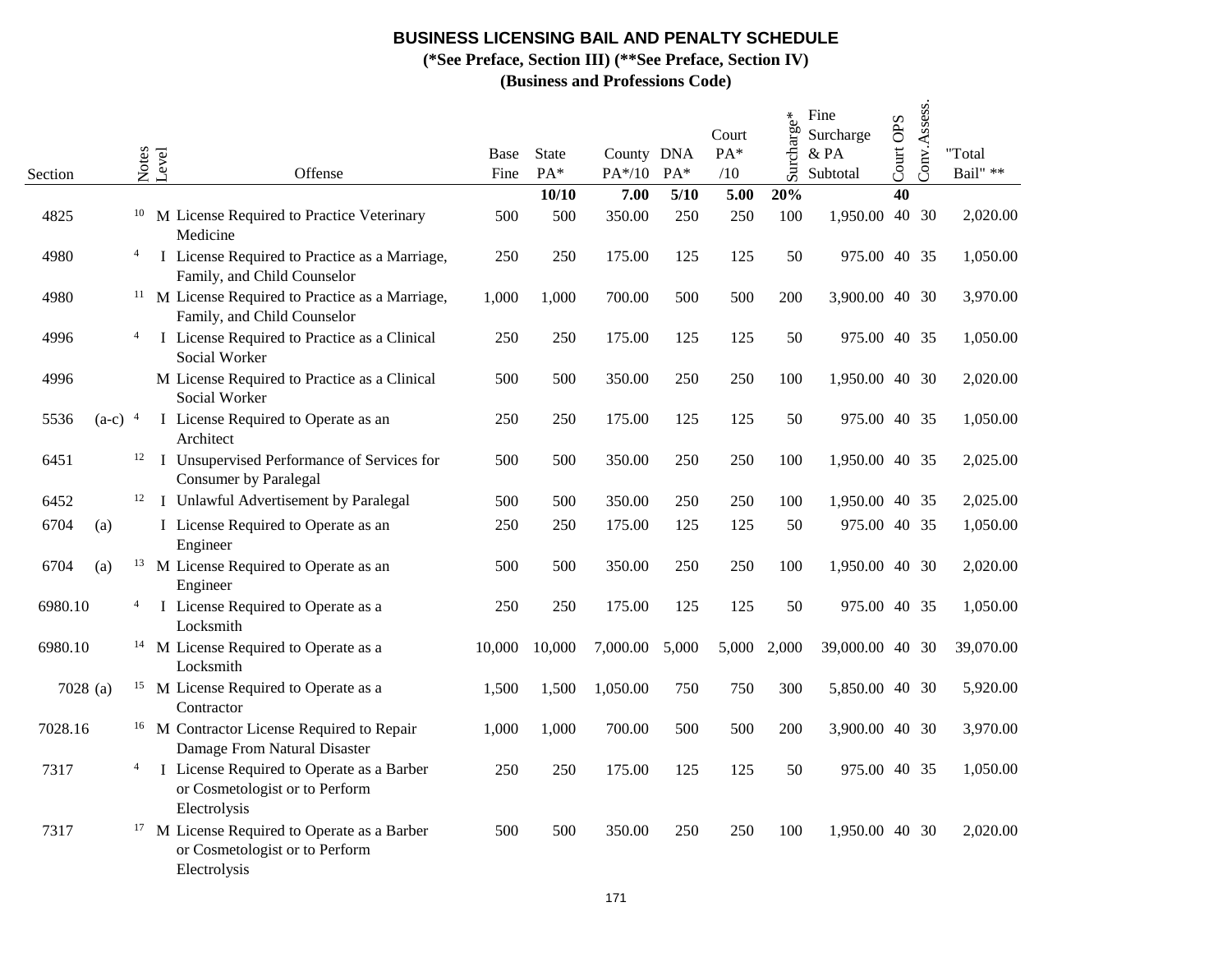**(\*See Preface, Section III) (\*\*See Preface, Section IV)**

| Section |     | Notes          | Level | Offense                                                                                    | Base<br>Fine | <b>State</b><br>PA* | County DNA<br>PA*/10 | $PA*$  | Court<br>PA*<br>/10 | Surcharge* | Fine<br>Surcharge<br>& PA<br>Subtotal | Court OPS | Conv.Assess. | "Total<br>Bail" ** |
|---------|-----|----------------|-------|--------------------------------------------------------------------------------------------|--------------|---------------------|----------------------|--------|---------------------|------------|---------------------------------------|-----------|--------------|--------------------|
|         |     |                |       |                                                                                            |              | 10/10               | 7.00                 | $5/10$ | 5.00                | 20%        |                                       | 40        |              |                    |
| 7502    |     | $\overline{4}$ |       | I License Required to Operate a Repossession<br>Agency                                     | 250          | 250                 | 175.00               | 125    | 125                 | 50         | 975.00 40 35                          |           |              | 1,050.00           |
| 7502    |     |                |       | <sup>18</sup> M License Required to Operate a Repossession<br>Agency                       | 5,000        | 5,000               | 3,500.00             | 2,500  | 2,500               | 1,000      | 19,500.00 40 30                       |           |              | 19,570.00          |
| 7592    |     | 4              |       | I License Required to Provide Service as an<br><b>Alarm Company Operator</b>               | 250          | 250                 | 175.00               | 125    | 125                 | 50         | 975.00 40 35                          |           |              | 1,050.00           |
| 7592    |     |                |       | <sup>19</sup> M License Required to Provide Service as an<br><b>Alarm Company Operator</b> | 1,000        | 1,000               | 700.00               | 500    | 500                 | 200        | 3,900.00 40 30                        |           |              | 3,970.00           |
| 7617    |     | $\overline{4}$ |       | I License Required to Operate as a Funeral<br>Director                                     | 250          | 250                 | 175.00               | 125    | 125                 | 50         | 975.00 40 35                          |           |              | 1,050.00           |
| 7617    |     |                |       | <sup>20</sup> M License Required to Operate as a Funeral<br>Director                       | 500          | 500                 | 350.00               | 250    | 250                 | 100        | 1,950.00 40 30                        |           |              | 2,020.00           |
| 7641    |     | 4              |       | I License Required to Operate as an<br>Embalmer                                            | 250          | 250                 | 175.00               | 125    | 125                 | 50         | 975.00 40 35                          |           |              | 1,050.00           |
| 7641    |     |                |       | <sup>20</sup> M License Required to Operate as an<br>Embalmer                              | 500          | 500                 | 350.00               | 250    | 250                 | 100        | 1,950.00 40 30                        |           |              | 2,020.00           |
| 7872    | (a) | $\overline{4}$ |       | I License Required to Operate as a<br>Geologist                                            | 250          | 250                 | 175.00               | 125    | 125                 | 50         | 975.00 40 35                          |           |              | 1,050.00           |
| 7872    | (a) | 21             |       | M License Required to Operate as a<br>Geologist                                            | 500          | 500                 | 350.00               | 250    | 250                 | 100        | 1,950.00 40 30                        |           |              | 2,020.00           |
| 8016    |     | $\overline{4}$ |       | I License Required to Operate as a<br>Shorthand Reporter                                   | 250          | 250                 | 175.00               | 125    | 125                 | 50         | 975.00 40 35                          |           |              | 1,050.00           |
| 8016    |     |                |       | <sup>22</sup> M License Required to Operate as a<br><b>Shorthand Reporter</b>              | 500          | 500                 | 350.00               | 250    | 250                 | 100        | 1,950.00 40 30                        |           |              | 2,020.00           |
| 8550    |     |                |       | <sup>23</sup> M License Required to Practice Structural<br>Pest Control                    | 500          | 500                 | 350.00               | 250    | 250                 | 100        | 1,950.00 40 30                        |           |              | 2,020.00           |
| 8725    |     | 4              |       | I License Required to Operate as a Land<br>Surveyor                                        | 250          | 250                 | 175.00               | 125    | 125                 | 50         | 975.00 40 35                          |           |              | 1,050.00           |
| 8725    |     |                |       | <sup>24</sup> M License Required to Operate as a Land<br>Surveyor                          | 500          | 500                 | 350.00               | 250    | 250                 | 100        | 1,950.00 40 30                        |           |              | 2,020.00           |
| 9681    |     | 4              |       | I License Required to Operate as a Cemetery<br><b>Broker or Salesman</b>                   | 250          | 250                 | 175.00               | 125    | 125                 | 50         | 975.00 40 35                          |           |              | 1,050.00           |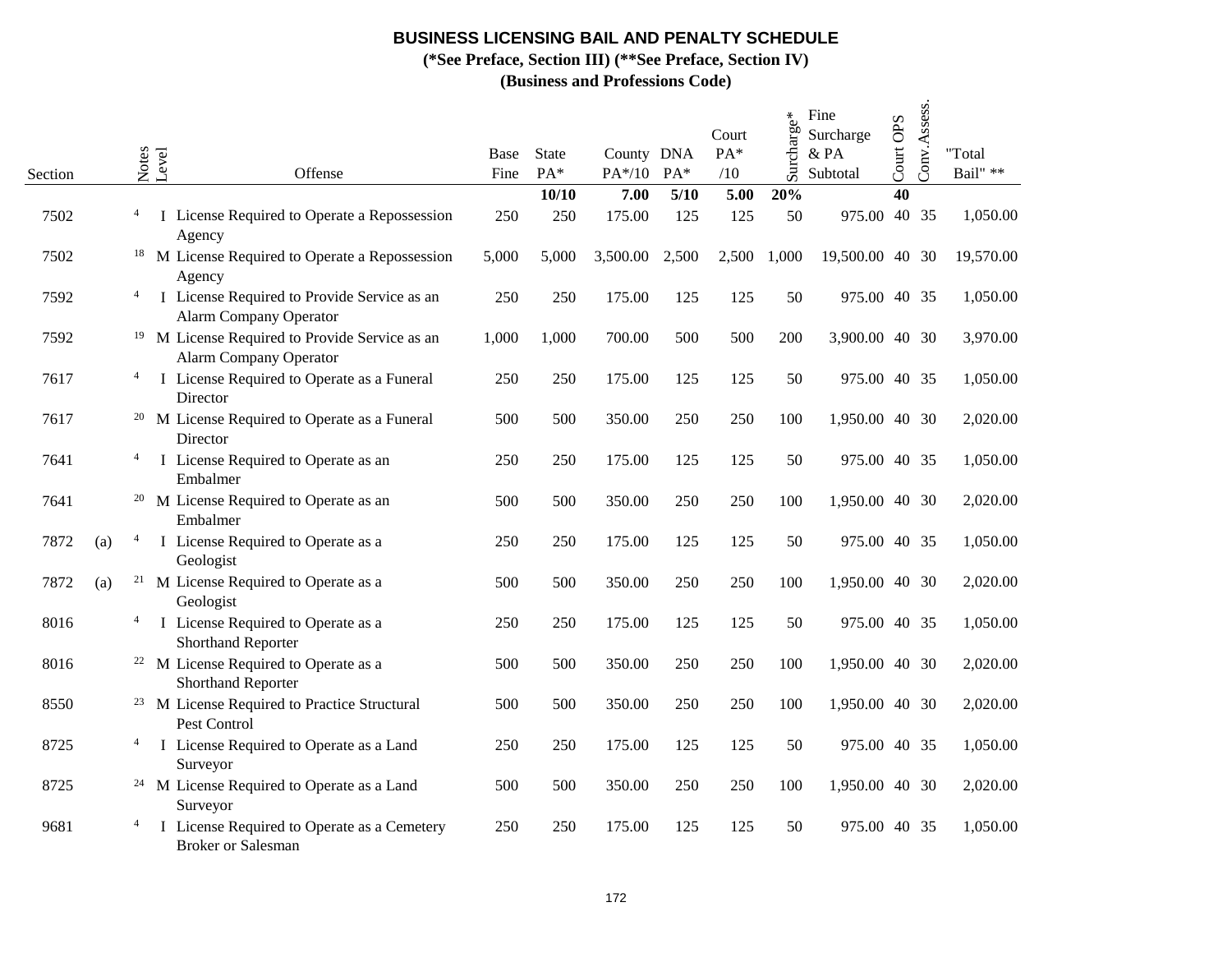**(\*See Preface, Section III) (\*\*See Preface, Section IV)**

| Section                      |                | Notes | Level  | Offense                                                                                                                                                                | Base<br>Fine | <b>State</b><br>PA* | County DNA<br>PA*/10 | $PA*$ | Court<br>PA*<br>/10 | Surcharge* | Fine<br>Surcharge<br>& PA<br>Subtotal | Court OPS       | Conv.Assess. | "Total<br>Bail" ** |
|------------------------------|----------------|-------|--------|------------------------------------------------------------------------------------------------------------------------------------------------------------------------|--------------|---------------------|----------------------|-------|---------------------|------------|---------------------------------------|-----------------|--------------|--------------------|
|                              |                |       |        |                                                                                                                                                                        |              | 10/10               | 7.00                 | 5/10  | 5.00                | 20%        |                                       | $\overline{40}$ |              |                    |
| 9681                         |                | 25    |        | M License Required to Operate as a Cemetery<br><b>Broker or Salesman</b>                                                                                               | 500          | 500                 | 350.00               | 250   | 250                 | 100        | 1,950.00                              |                 | 40 30        | 2,020.00           |
| 9749.3                       |                |       | Manner | M Storage of Cremated Remains in a Reckless                                                                                                                            | 1,500        | 1,500               | 1,050.00             | 750   | 750                 | 300        | 5,850.00 40 30                        |                 |              | 5,920.00           |
| 9840                         | 4              |       |        | I License Required to Operate as an Electronic<br>or Appliance Repair Dealer                                                                                           | 250          | 250                 | 175.00               | 125   | 125                 | 50         | 975.00 40 35                          |                 |              | 1,050.00           |
| 9840                         |                |       |        | <sup>26</sup> M License Required to Operate as an Electronic<br>or Appliance Repair Dealer                                                                             | 500          | 500                 | 350.00               | 250   | 250                 | 100        | 1,950.00 40 30                        |                 |              | 2,020.00           |
| 9884.6                       |                | 27    |        | M License Required to Operate as an<br><b>Automotive Repair Dealer</b>                                                                                                 | 250          | 250                 | 175.00               | 125   | 125                 | 50         | 975.00 40 30                          |                 |              | 1,045.00           |
| 10085.5<br>(a)               |                |       | Loan   | <sup>28</sup> M Advance Fee for Loan Secured Before<br>Borrower Becomes Obligated to Complete                                                                          | 3,000        | 3,000               | 2,100.00             | 1,500 | 1,500               | 600        | 11,700.00 40 30                       |                 |              | 11,770.00          |
| 10085.6<br>(a)               |                | 29    |        | M Advance Fee to Provide Services for Loan<br>Modification or Forbearance                                                                                              | 3,000        | 3,000               | 2,100.00             | 1,500 | 1,500               | 600        | 11,700.00 40 30                       |                 |              | 11,770.00          |
| 10147.6<br>$\left( a\right)$ |                | 30    |        | M Offering Services for Loan Modification or<br>Forbearance Services Without Making<br><b>Required Written Disclosure</b>                                              | 3,000        | 3,000               | 2,100.00             | 1,500 | 1,500               | 600        | 11,700.00 40 30                       |                 |              | 11,770.00          |
| 17550.19 (a)                 |                | 31    | Travel | M Violation of Provision Regulating Sellers of                                                                                                                         | 3,000        | 3,000               | 2,100.00             | 1,500 | 1,500               | 600        | 11,700.00 40 30                       |                 |              | 11,770.00          |
| 19049                        | $\overline{4}$ |       |        | I License Required to Operate as a Furniture,<br>Bedding, and Thermal Insulation<br>Manufacturer, Wholesaler, Distributor,<br>Retailer, or Rehabilitator               | 250          | 250                 | 175.00               | 125   | 125                 | 50         | 975.00 40 35                          |                 |              | 1,050.00           |
| 19049                        |                |       |        | <sup>32</sup> M License Required to Operate as a Furniture,<br>Bedding, and Thermal Insulation<br>Manufacturer, Wholesaler, Distributor,<br>Retailer, or Rehabilitator | 500          | 500                 | 350.00               | 250   | 250                 | 100        | 1,950.00 40 30                        |                 |              | 2,020.00           |
| 21804                        |                |       |        | <sup>33</sup> M Failure to Permanently Mark Optical Disc<br>(Identification Mark)                                                                                      | 5,000        | 5,000               | 3,500.00             | 2,500 | 2,500               | 1,000      | 19,500.00 40 30                       |                 |              | 19,570.00          |
| 21805                        |                |       | Mark   | M Purchase or Sale of Optical Disc With<br><b>Identification Mark Removed or False</b>                                                                                 | 3,000        | 3,000               | 2.100.00             | 1,500 | 1,500               | 600        | 11,700.00 40 30                       |                 |              | 11,770.00          |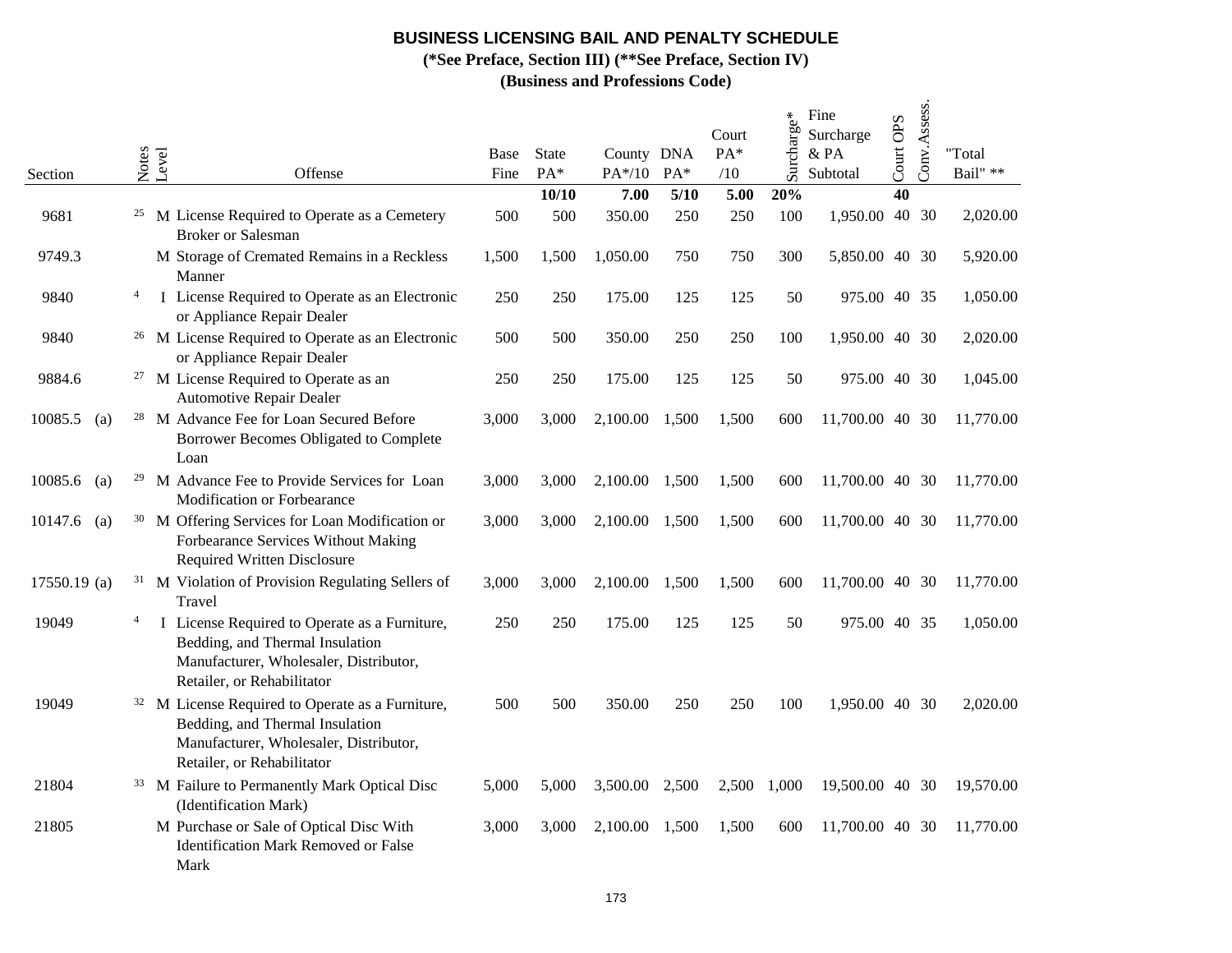**(\*See Preface, Section III) (\*\*See Preface, Section IV)**

**(Business and Professions Code)**

| Section  |               |    | Notes<br>Level | Offense                                                                                                                              | Base<br>Fine | <b>State</b><br>PA* | County DNA<br>PA*/10 | $PA*$  | Court<br>$PA*$<br>/10 | $\mathbf{e}^*$<br>charge<br>تلا<br>تلا | Fine<br>Surcharge<br>& PA<br>Subtotal | Court OPS | Conv.Assess. | "Total<br>Bail" ** |
|----------|---------------|----|----------------|--------------------------------------------------------------------------------------------------------------------------------------|--------------|---------------------|----------------------|--------|-----------------------|----------------------------------------|---------------------------------------|-----------|--------------|--------------------|
|          |               |    |                |                                                                                                                                      |              | 10/10               | 7.00                 | $5/10$ | 5.00                  | 20%                                    |                                       | 40        |              |                    |
| 21806    |               |    |                | M Destroying Optical Disc Identification<br>Mark                                                                                     | 3,000        | 3,000               | 2,100.00             | 1,500  | 1,500                 | 600                                    | 11,700.00                             |           | 40 30        | 11,770.00          |
| 22972    | (a,b)         | 34 |                | M License Required for Retailer to Sell<br><b>Cigarettes or Tobacco Products</b>                                                     | 1,500        | 1,500               | 1,050.00             | 750    | 750                   | 300                                    | 5,850.00 40 30                        |           |              | 5,920.00           |
| 22975    | (a)           | 34 |                | M License Required for Wholesaler or<br>Distributor to Engage in Sale of Cigarettes or<br><b>Tobacco Products</b>                    | 1,500        | 1,500               | 1,050.00             | 750    | 750                   | 300                                    | 5,850.00 40 30                        |           |              | 5,920.00           |
| 22979.21 |               | 35 |                | M License Required for Manufacturer or<br>Importer of Tobacco Products to Engage in<br>Sale of Tobacco Products                      | 1,500        | 1,500               | 1,050.00             | 750    | 750                   | 300                                    | 5,850.00 40 30                        |           |              | 5,920.00           |
| 23300    |               | 36 |                | M Sale of Alcoholic Beverage Without a                                                                                               | 1,000        | 1,000               | 700.00               | 500    | 500                   | 200                                    | 3,900.00 40 35                        |           |              | 3,975.00           |
| 25612.5  | $(c)(9)^{37}$ |    |                | I Failure of Licensed Retailer to Create and<br>Label "Adults Only" Area for Sale or Rental<br>of Video Recordings of Harmful Matter | 100          | 100                 | 70.00                | 50     | 50                    | 20                                     | 390.00                                |           | 40 35        | 465.00             |
| 25658    | (a)           | 38 |                | M Furnishing an Alcoholic Beverage to a<br>Minor                                                                                     | 1,000        | 1,000               | 700.00               | 500    | 500                   | 200                                    | 3,900.00 40 30                        |           |              | 3,970.00           |
| 25658    | (b)           | 39 |                | M Purchase of Alcohol, or Consumption of<br>Alcohol, in On-sale Premises by Someone<br>Under 21                                      | 250          | 250                 | 175.00               | 125    | 125                   | 50                                     | 975.00                                |           | 40 30        | 1,045.00           |
| 25658    | (c)           | 40 |                | M Furnishing an Alcoholic Beverage to a Minor<br>(Great Bodily Injury or Death)                                                      | 1,000        | 1,000               | 700.00               | 500    | 500                   | 200                                    | 3,900.00 40 30                        |           |              | 3,970.00           |
| 25658    | (d)           | 41 |                | M On-sale Licensee Knowingly Permits a<br>Person Under the Age of 21 to Consume<br>Alcohol in the On-sale Premises                   | 250          | 250                 | 175.00               | 125    | 125                   | 50                                     | 975.00                                |           | 40 30        | 1,045.00           |
| 25662    | (a)           |    |                | M Possession of Alcoholic Beverage by Person<br>under the Age of 21 in a Public Place                                                | 250          | 250                 | 175.00               | 125    | 125                   | 50                                     | 975.00                                |           | 40 30        | 1,045.00           |

### **Notes:**

1 Per B&P 733: "fine of not less than \$100 nor more than \$600 ... ."

<sup>2</sup> "Multiple acts by a licensee ... shall be punishable by a fine not to exceed \$5,000, or by imprisonment in a county jail not exceeding six months, or by both that fine and imprisonment. Multiple acts by a health care facility ... shall be punishable by a fine not to exceed \$5,000, and reported to the State Department of Health Services and shall be considered as grounds for disciplinary action with respect to licensure, including suspension or revocation of the license or certificate."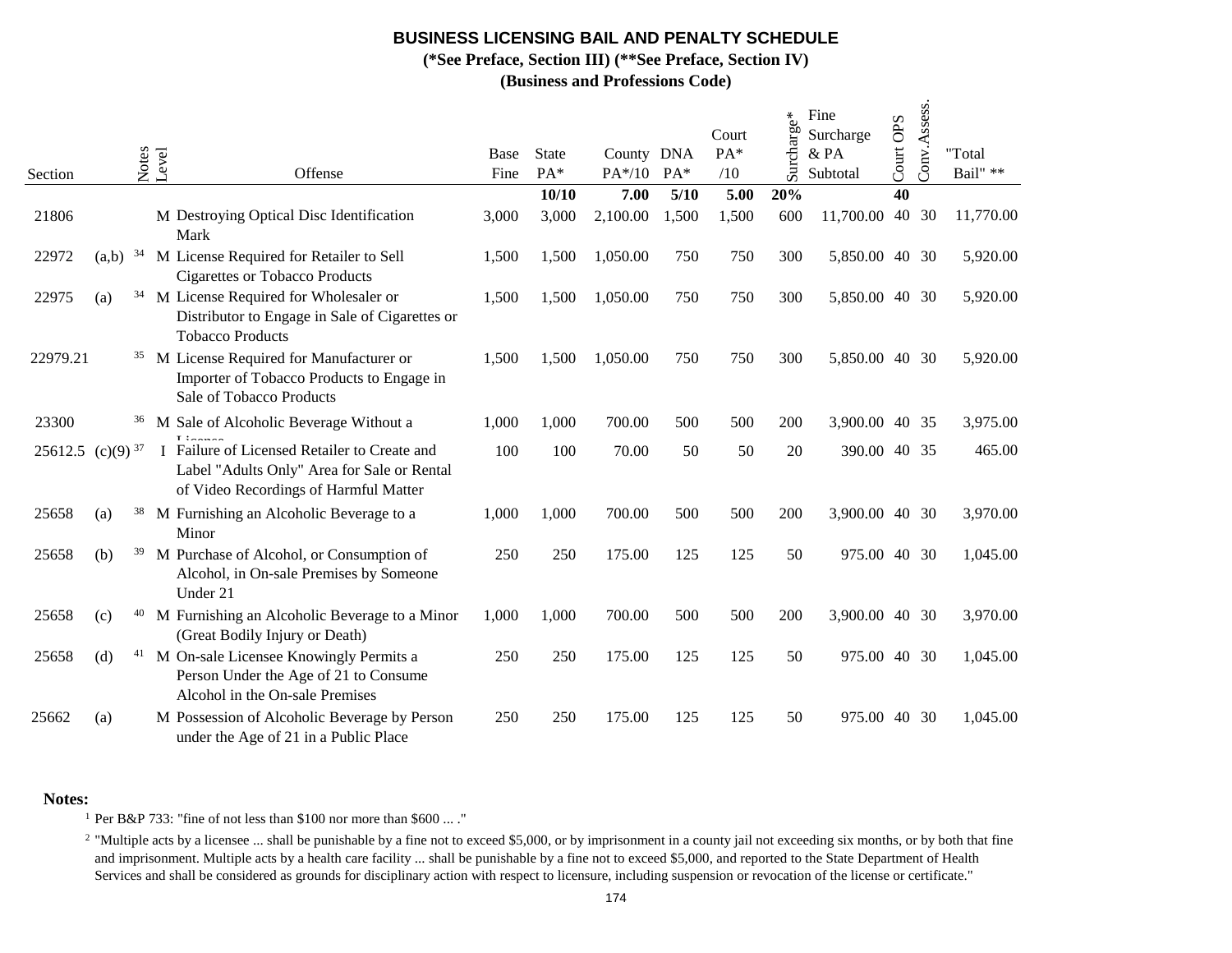**(\*See Preface, Section III) (\*\*See Preface, Section IV)**

**(Business and Professions Code)**

|         |                                                |         |      | 10/10        | 7.00     | 5/10   | 5.00           | 20%                   | 40                           |          |
|---------|------------------------------------------------|---------|------|--------------|----------|--------|----------------|-----------------------|------------------------------|----------|
| Section | ٮ<br>—<br>-<br>∼                               | Offense | Fine | $PA*$        | $PA*/10$ | $PA^*$ | $^{\prime 10}$ | ⊐<br>Subtotal<br>ÜΩ   | $\check{ }$<br>◡             | Bail" ** |
|         | s<br>$\overline{\phantom{0}}$<br>$\omega$<br>ت |         | Base | <b>State</b> | County   | DNA    | PA*            | $&$ PA<br>∺           | ى<br>⊢<br>$\rightarrow$<br>≕ | "Total   |
|         |                                                |         |      |              |          |        | Court          | oo.<br>Surcharge<br>≻ | ≍<br>$\check{ }$             | Ö        |
|         |                                                |         |      |              |          |        |                | Fine<br>⋇             | Ω                            |          |
|         |                                                |         |      |              |          |        |                |                       |                              | S        |

3 Per B&P 2570.23: "fine of not more than \$5,000 ... ."

<sup>4</sup> Per B&P 146(d), a violation charged as an infraction under B&P 146(c) is subject to a fine of not less than \$250 and not more than \$1,000. No portion of the minimum fine may be suspended by the court unless as a condition of that suspension the defendant is required to submit proof of a current valid license, registration, or certificate for the profession or vocation which was the basis for his or her conviction.

5 Per B&P 2670, a misdemeanor violation is punishable by a fine not exceeding \$1,000 or imprisonment in a county jail not exceeding 6 months, or by both.

<sup>6</sup> Per B&P 2970, a misdemeanor violation is punishable by imprisonment in a county jail not exceeding 6 months, or by a fine not exceeding \$2,000, or by both.

7 Per B&P 3535(b): "fine not to exceed \$1,000 ... ."

8 Per B&P 3664: " ... fine of not more than \$5,000 ... ."

9 Per B&P 3763, a misdemeanor violation is punishable by a fine not exceeding \$1,000 or imprisonment in a county jail not exceeding 6 months, or by both.

<sup>10</sup> Per B&P 4831, a misdemeanor violation is punishable by a fine not less than \$500, nor more than \$2,000, or imprisonment in a county jail for not less than 30 days nor more than one year, or by both the fine and imprisonment.

<sup>11</sup> Per B&P 4983, a misdemeanor violation is punishable by imprisonment in a county jail not exceeding 6 months, or by a fine not exceeding \$2,500, or by both.

<sup>12</sup> Per B&P 6455: "fine of up to \$2,500 as to each consumer with respect to whom a violation occurs."

<sup>13</sup> Per B&P 146(e), a violation charged as an infraction under B&P 146(c) is subject to a fine of not less than \$250 and not more than \$1,000. No portion of the minimum fine may be suspended by the court unless as a condition of that suspension the defendant is required to submit proof of a current valid license, registration, or certificate for the profession or vocation that was the basis for his or her conviction.

<sup>14</sup> A misdemeanor violation per B&P 6980.13 is punishable by a fine of \$10,000, or by imprisonment in a county jail for not more than one year, or by both that fine and imprisonment.

15 Per B&P 7028: Fine " … not exceeding \$5,000 … ."

<sup>16</sup> Per B&P 7028.16: Fine "... up to \$10,000, or by imprisonment pursuant to subdivision (h) of Section 1170 of the Penal Code for 16 months, or for two or three years, or by both that fine and imprisonment, or by a fine up to \$1,000, or by imprisonmet in a county jail not exceeding one year, or by both that fine and imprisonment."

<sup>17</sup> A misdemeanor violation per B&P 7317 is punishable under PC 19 by imprisonment in the county jail not exceeding 6 months, or by a fine not exceeding \$1,000, or by both.

<sup>18</sup> Per B&P 7502.1, a misdemeanor violation is punishable by a fine of \$5,000, or by imprisonment in a county jail for not more than one year, or by both the fine and imprisonment.

<sup>19</sup> Per B&P 7592.2, a misdemeanor violation is punishable by a fine of \$1,000, or by imprisonment in the county jail for not more than one year, or by both such fine and imprisonment.

<sup>20</sup> A misdemeanor violation per B&P 7715 is punishable under PC 19 by imprisonment in the county jail not exceeding 6 months, or by a fine not exceeding \$1,000, or by both.

<sup>21</sup> Per B&P 7872, a misdemeanor violation is punishable by a fine of not more than \$1,000, or by imprisonment not to exceed 3 months, or by both fine and imprisonment.

<sup>22</sup> A misdemeanor violation per B&P 8019 is punishable under PC 19 by imprisonment in the county jail not exceeding 6 months, or by a fine not exceeding \$1,000, or by both.

<sup>23</sup> Per B&P 8553, a misdemeanor violation is punishable by a fine of not less than \$100, nor more than \$1,000, or by imprisonment in the county jail for not more than six months, or by both such fine and imprisonment.